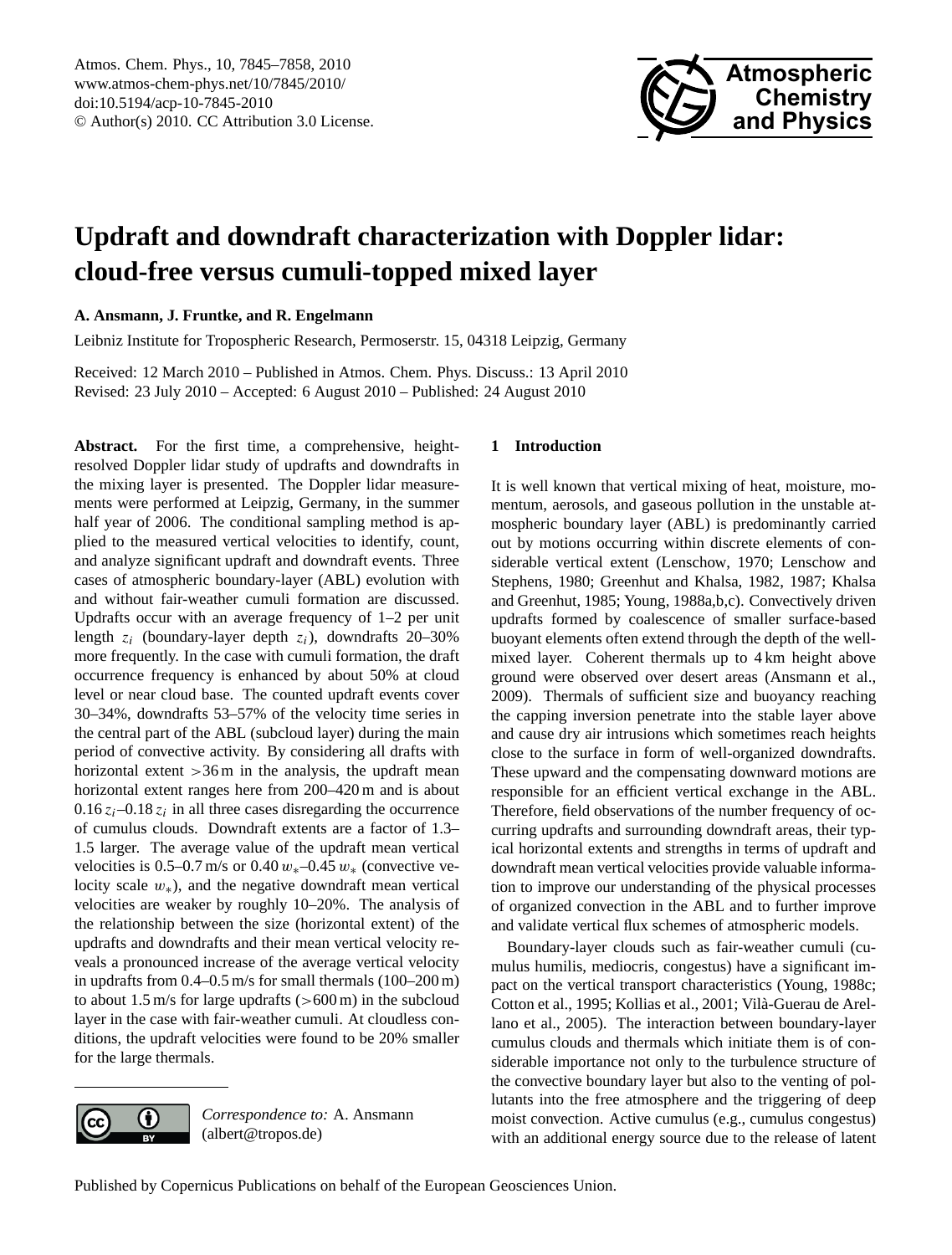heat enhances mixed-layer turbulence and can thus significantly alter the updraft profile. Representing these processes realistically in atmospheric models including the development of appropriate cloud parameterizations continues to be a challenging task [\(Jakob and Siebesma,](#page-12-7) [2003;](#page-12-7) [Soares et al.,](#page-12-8) [2004;](#page-12-8) [Angevine,](#page-11-2) [2005;](#page-11-2) [Verzijlbergh et al.,](#page-12-9) [2009\)](#page-12-9).

To better understand this complex field of atmospheric physics, more updraft/downdraft field observations are required. Studies under very different meteorological conditions, for different weather regimes, at maritime and continental sites, in rural and urban environments, over flat and orographically complex terrain are useful. More than 20 years after the pioneering work by Lenschow, Greenhut, Khalsa, and Young, a first comprehensive lidar-based study of updraft and downdraft occurrence frequencies, occurrence durations, corresponding horizontal extents, and mean vertical velocities of updrafts and downdrafts is presented. In contrast to airborne in situ observations [\(Lenschow and](#page-12-1) [Stephens,](#page-12-1) [1980;](#page-12-1) [Greenhut and Khalsa,](#page-12-2) [1982;](#page-12-2) [Khalsa and](#page-12-4) [Greenhut,](#page-12-4) [1985;](#page-12-4) [Godowitch,](#page-12-10) [1986;](#page-12-10) [Young,](#page-13-1) [1988b;](#page-13-1) [Williams](#page-13-3) [and Hacker,](#page-13-3) [1992;](#page-13-3) [Durand et al.,](#page-12-11) [2000;](#page-12-11) [Said et al.,](#page-12-12) [2009\)](#page-12-12), Doppler lidar allows us to monitor the entire mixed layer including the entrainment zone vertically resolved and continuously over long time periods so that a detailed study of the full evolution cycle of the ABL over the day is possible [\(Grund et al.,](#page-12-13) [2001;](#page-12-13) Bösenberg and Linné, [2002;](#page-11-3) [Drobinski](#page-12-14) [et al.,](#page-12-14) [2004;](#page-12-14) Wulfmeyer and Janjić, [2005;](#page-13-4) [Lothon et al.,](#page-12-15) [2006;](#page-12-15) [Gibert et al.,](#page-12-16) [2007;](#page-12-16) [Engelmann et al.,](#page-12-17) [2008;](#page-12-17) [Hogan et al.,](#page-12-18) [2009\)](#page-12-18).

During the Aerosol Vertical ExChange 2006 (AVEC 2006) campaign from March to November 2006, we observed more than 70 diurnal cycles of the ABL evolution with a zenithpointing Doppler lidar in flat terrain at a central European urban site (Leipzig, Germany). The Doppler lidar measures height profiles of the vertical wind component with a temporal and vertical resolution of 5 s and 75 m. In this paper we study the ABL updraft and downdraft characteristics of three cases following the strategy suggested by [Young](#page-13-1) [\(1988b\)](#page-13-1). The frequency of occurrence of updrafts and downdrafts, their occurrence duration and corresponding horizontal extent, the vertical velocities in the drafts as well as the relationship between the draft mean velocity and draft horizontal size are investigated. We extend the traditional discussion by contrasting the findings for a cloud-free case and a case with fair-weather cumuli formation. The selected three cases can be regarded as representative for many summertime ABL developments over Leipzig.

In Sect. 2, the AVEC campaign, the Doppler lidar, and the data analysis method are explained. Section 3 presents the results of the three case studies of ABL evolution. A summary and concluding remarks are given in Sect. 4.

#### **2 Experiment**

In the framework of AVEC 2006, for the first time wellcoordinated observations of the vertical flux of atmospheric aerosol particles were performed by utilizing a wind Doppler lidar in synchronized combination with a multiwavelength aerosol Raman lidar [\(Engelmann et al.,](#page-12-17) [2008\)](#page-12-17). AVEC 2006 took place at Leipzig (51.4◦ N, 12.4◦ E, 120 m above sea level, rather flat terrain) from 1 March to 31 October 2006. As part of AVEC 2006, [Baars et al.](#page-11-4) [\(2008\)](#page-11-4) analyzed one-year observations of the ABL evolution with a quasi continuously running automated aerosol lidar and present statistics on the daytime ABL-top height  $z_i$  and  $z_i$  growth rates. The third goal of AVEC 2006 is the detailed characterization of ABL turbulent motions in terms of updraft and downdraft properties.

The utilized Doppler lidar measures the vertical velocity of aerosol particles and thus of air parcels from 400 m above the ground to the top of the ABL with 5 s temporal and 75 m vertical resolution as mentioned. The lidar is described in detail by [Engelmann et al.](#page-12-17) [\(2008\)](#page-12-17) and [Engelmann](#page-12-19) [\(2009\)](#page-12-19). The transmitted wavelength is 2.022 µm. The zero wind speed is checked from time to time by pointing the laser beam to a building. The remaining uncertainty after this calibration is estimated to be 0.05 m/s. The overall uncertainty in the determination of the vertical velocity is of the order of 0.10– 0.15 m/s, taking an uncertainty of 0.05 m/s in the signal processing and a similar uncertainty resulting from the pointing uncertainty of 0.2° into account. The vertical alignment is often checked by rocking over the zenith from  $-2^\circ$  to  $+2^\circ$ and searching for the peak in the backscatter signal caused by specular reflections when cirrus is present [\(Seifert et al.,](#page-12-20) [2008\)](#page-12-20).

Signal noise accounts for uncertainties of  $< 0.1$  m/s in the vertical velocity retrieval for signal-to-noise levels as used in this study. The influence of signal noise was investigated several times during the development of the lidar system. In this approach the random error is estimated from the auto covariance noise peak and from high frequency levels in the vertical-velocity spectrum (see e.g. [Frehlich](#page-12-21) [\(2001\)](#page-12-21)).

The basic data analysis (noise filtering, signal digitization, fast Fourier transformation, spectral peak finding) to determine the wind speed is presented by [Engelmann](#page-12-19) [\(2009\)](#page-12-19) and [Fruntke](#page-12-22) [\(2009\)](#page-12-22). From the wind data set we removed outliers, i.e., unrealistic clear air vertical wind values of  $>10 \text{ m/s}$  and <−10 m/s and wind speed values that differed significantly from neighboring values.

We applied the conditional sampling technique [\(Greenhut](#page-12-2) [and Khalsa,](#page-12-2) [1982,](#page-12-2) [1987;](#page-12-3) [Young,](#page-13-1) [1988b\)](#page-13-1) to the remaining data set to identify the updraft and downdraft regions and to estimate their horizontal and vertical extent. A data sequence is counted as updraft or downdraft event when the condition

<span id="page-1-0"></span> $w(t) > 0.1 \text{ m/s}$  (1)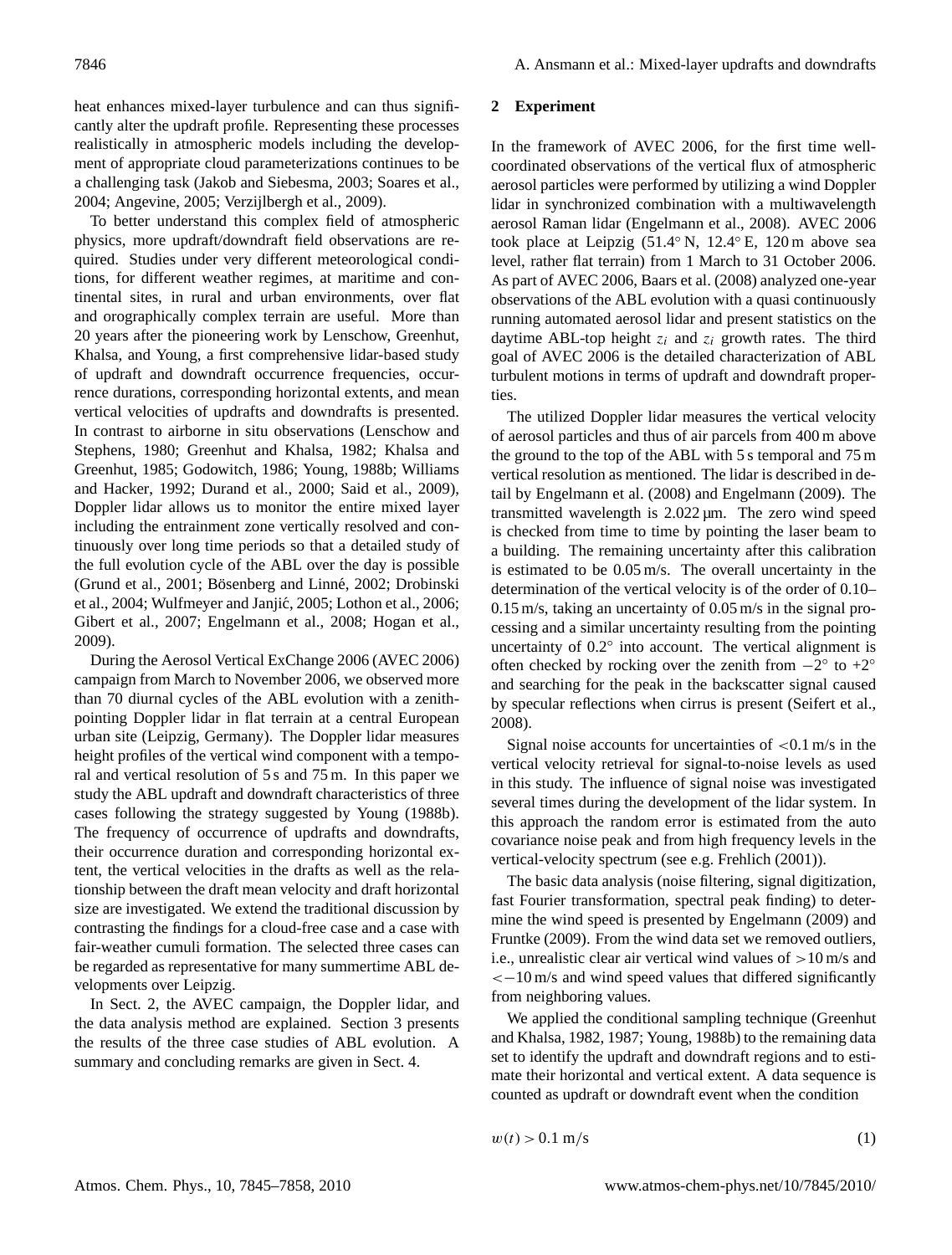or

<span id="page-2-2"></span>
$$
w(t) < -0.1 \, \text{m/s} \tag{2}
$$

is fulfilled for  $t \ge 20$  s. w is the verticval velocity. For the mean value we assume  $\overline{w} = 0$  and check this assumption by averaging wind velocities in the early morning hours before the evolution of the ABL or late evening hours after the formation of the residual layer. During the evolution of the ABL (active phase), such a check is not possible. Mean values of the vertical velocity were typically in the range from  $-0.05$ to −0.25 m/s during AVEC 2006, indicating that, on average, more downdraft than updraft areas crossed the lidar field site (see discussion below). Additionally, surface heterogeneity (buildings, streets, villages, fields) may have contributed to the observed mostly negative mean vertical velocities [\(Patton](#page-12-23) [et al.,](#page-12-23) [2005;](#page-12-23) van Heerwaarden and Vilà-Guerau de Arellano, [2008\)](#page-12-24).

The threshold value of  $w = 0.1$  m/s allows us to concentrate on the significant updrafts and downdrafts. The choice of a  $w$  threshold and a minimum width controls the differentiation of thermals from regions of mesoscale ascents (of a few cm/s) and from small-scale fluctuations on thermals [\(Young,](#page-13-1) [1988b\)](#page-13-1). Those remaining data points in the time series that satisfy neither the criteria for thermal updraft nor between-thermal downdraft are grouped into a third category called environmental air [\(Stull,](#page-12-25) [1988\)](#page-12-25).

By flying cross and parallel to the main wind directions, [Williams and Hacker](#page-13-3) [\(1992\)](#page-13-3) showed that the horizontal cross sections of updraft and downdraft zones depend on flight leg (perpendicular or parallel to the wind direction) in the surface layer (at heights  $\langle 0.1z_i \rangle$ ) but not in the mixing layer  $(>0.3z_i)$ , so that ground-based lidar observations (parallel to the main wind direction) in the mixing layer provide a trustworthy view into the updraft and downward characteristics.

Among the set of quantities characterizing the turbulent state of the boundary layer, the vertical velocity variance  $\sigma_w^2$ , skewness  $s_w$ , and kurtosis  $k_w$  defined as

$$
\sigma_w^2(z) = \overline{w'(z)^2},\tag{3}
$$

<span id="page-2-0"></span>
$$
s_w(z) = \left(\frac{w'(z)}{\sigma_w(z)}\right)^3\tag{4}
$$

$$
k_w(z) = \left(\frac{w'(z)}{\sigma_w(z)}\right)^4 - 3\tag{5}
$$

are used. Here,  $w' = w - \overline{w}$ . Note that  $s_w = 0$  and  $k_w = 0$  for an ideal Gaussian distribution according to Eq. [\(5\)](#page-2-0).

An important quantity in the description of convective motions is the convective velocity scale  $w_{*}$ . The vertical velocity scale is estimated by applying the relationship [\(Lenschow](#page-12-26) [and Stephens,](#page-12-26) [1982\)](#page-12-26)

<span id="page-2-1"></span>
$$
\sigma_w^2(z) = 1.8w_*^2 \left(\frac{z}{z_i}\right)^{\frac{2}{3}} \left(1 - 0.8\frac{z}{z_i}\right)^2 \tag{6}
$$

with height  $z$  and the mixing-layer depth  $z_i$ . The measured profile of  $\sigma_w^2(z)$  is compared to respective  $\sigma_w^2(z)$  profiles computed after Eq.[\(6\)](#page-2-1) for a large set of  $z_i$  and  $w_*$  pairs. The most appropriate curve and respective values for  $z_i$  and  $w_*$ are found by fitting (non-linear least squares fit) the mod-elled curve (Eq. [6\)](#page-2-1) to the measured profile of  $\sigma_w^2(z)$  (Eq. [3\)](#page-2-0). The analysis is facilitated if the mixing-layer depth  $z_i$  is known from a simultaneously running aerosol lidar [\(Baars](#page-11-4) [et al.,](#page-11-4) [2008\)](#page-11-4) or ceilometer so that only  $w_*$  remains to be determined. As outlined in [Stull](#page-12-25) [\(1988\)](#page-12-25) the whole process of vertical mixing is a circulation that moves air up and down in the mixed layer with a time period on the order of  $t_* = z_i/w_*$  in the case of surface-heating-driven convection. For  $z_i = 1000 \text{ m}$  and  $w_* = 1 \text{ m/s}$ , we obtain  $t_* = 1000 \text{ s}$ , i.e., about 15 min are needed for one full circle.

#### **3 Results**

#### **3.1 Meteorological and turbulence characteristics**

Figure [1](#page-3-0) shows the three selected cases. Corresponding radiosonde observations of meteorological parameters at 12:00 UTC (14:00 Local Time, LT) are presented in Fig. [2.](#page-4-0) The routine observations of the German Meteorological Service were performed at Meiningen, about 170 km southwest of Leipzig. All data are given for heights above sea level (a.s.l.).

The ABL developed over rather flat terrain. Buildings (mostly with heights  $\langle 25 \text{ m} \rangle$ , streets, and open areas such as parks, gardens, and parking areas determine the surface conditions 5 km (5 April, 5 May) to 10 km (18 September) upwind the suburban lidar site. Villages and fields (almost no forest) and few lakes are typical for distances  $>5$ –10 km (outside of Leipzig).

To provide some information on the evolution of surface forcing over the day for the three cases we analyzed continuous meteorological observations at Melpitz (flat terrain, extended grassland, 50 km northeast of Leipzig; [Spindler et al.,](#page-12-27) [2001\)](#page-12-27). The sensible heat flux, measured with a fast ultrasonic anemometer (3-dimensional wind field, temperature) at 5 m above ground was  $0-50$  W/m<sup>2</sup> before 06:00–07:00 LT and after 18:00–19:00 LT, and steadily increased to values around  $250 \text{ W/m}^2$  (5 April), 150–200 W/m<sup>2</sup> (5 May), and 200–  $250 \,\text{W/m}^2$  (18 September) around noon (12:00–13:00 LT), before the flux decreased to low values again. Because of the strong differences in surface roughness (Melpitz versus Leipzig) and soil moisture conditions, estimates for the latent heat flux are not presented. The decrease of the water vapor pressure by 0.1 (5 April, 18 September) to 0.35 hPa/m (5 May) for the range from 2–8 m above ground at Melpitz around noon may however indicate a non-negligible latentheat-flux contribution to surface forcing. Regarding soil moisture,  $5-10 \frac{1}{m^2}$  of rain were registered at Leipzig for the period from 2–4 April. Rather dry and sunny conditions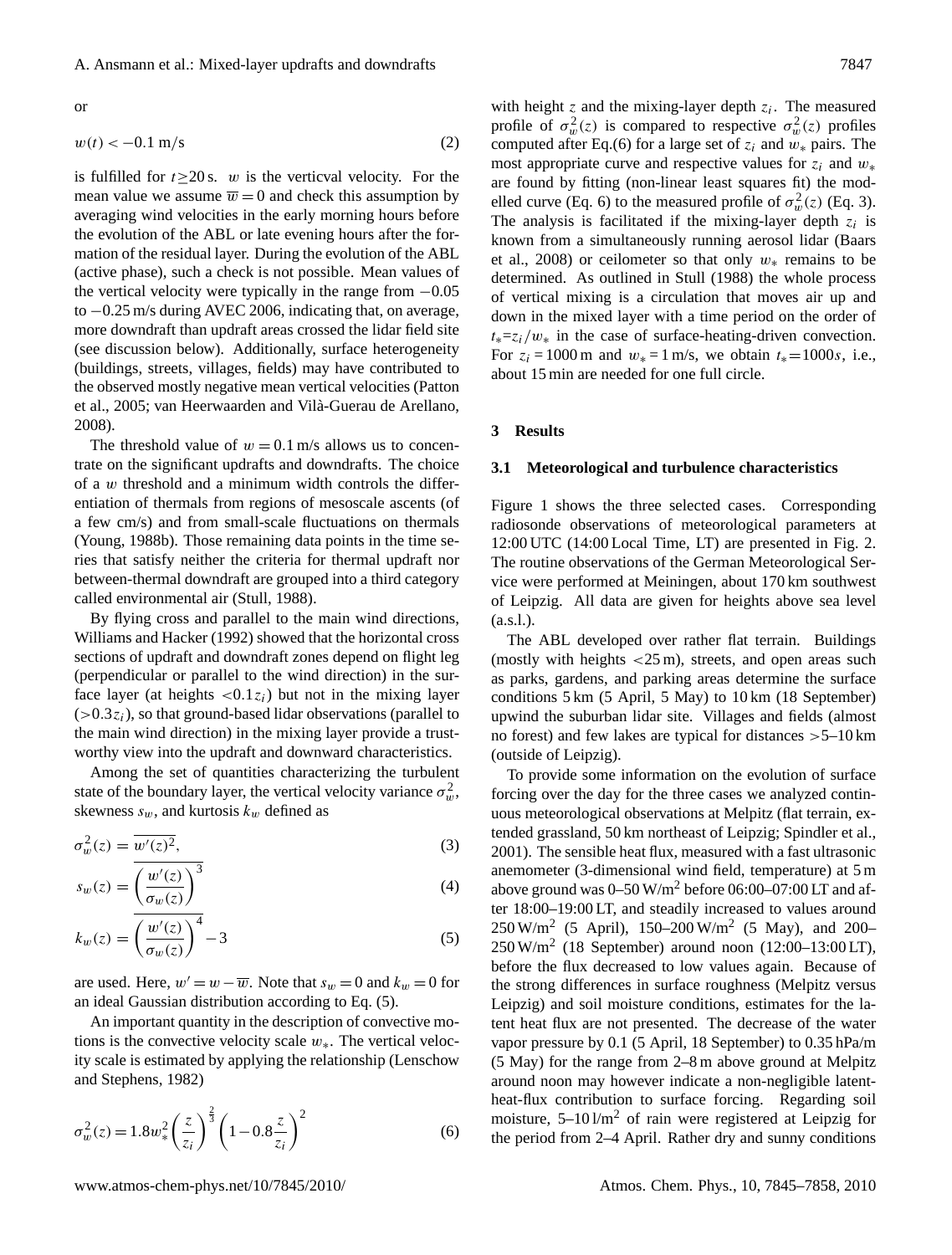prevailed within the week before the measurements on 5 May and 18 September 2006. The aerosol optical depth (500 nm wavelength) was around 0.05–0.1 (5 April), 0.3 (5 May), and 0.2 (18 September).

As can be seen in Fig. [1,](#page-3-0) a 2–2.5 km deep, cloud-free ABL developed on 5 May 2006. A high-pressure system over Scandinavia and a low-pressure system over southeastern Europe caused advection of dry eastern European air to the lidar field site. Easterly winds with velocities around 10 m/s prevailed in the mixing layer (above 500 m) up to the boundary layer top  $z_i$  according to atmospheric modeling results (data archive of the U.S. National Weather Service's National Center of Environmental Prediction based on the Global Data Analysis System, GDAS, [http://www.arl.noaa.gov/fnl.php\)](http://www.arl.noaa.gov/fnl.php). The wind profiles (snapshot-like observation) of Meiningen in Fig. [2](#page-4-0) are not used in the analysis of the Doppler lidar data in Sect. 3.2 and 3.3. The Meiningen radiosonde profiles for the virtual potential temperature and dew point show well-mixed conditions in the ABL on 5 May, 14:00 LT. The strong increase of the ABL top of about 1000 m from 10:00–12:00 LT indicates strong entrainment of dry, free tropospheric air into the ABL.

On 18 September 2006 (see Fig. [1,](#page-3-0) center panel), the air mass was advected from southerly to westerly directions under the influence of a weak, dissolving low-pressure system over eastern Germany. Wind speeds were low with values of <2 m/s in the boundary layer over Leipzig according to the GDAS data. An optically thin lofted Saharan dust layer (0.1 optical depth at 500 nm) from 2–4 km height may have weakly influenced the ABL development before 13:00 LT. [Yu](#page-13-5) [et al.](#page-13-5) [\(2002\)](#page-13-5) and [Wendisch et al.](#page-12-28) [\(2008\)](#page-12-28) investigated the potential impact of light-scattering and absorbing aerosols on the evolution of the ABL. In these studies, the particle optical depth at 500 nm ranges from 0.5–1.0 and the aerosol influence is considerable. Measurements in Saharan dust in southern Morocco [\(Ansmann et al.,](#page-11-0) [2009\)](#page-11-0) suggest however that dust optical depths <0.3 do not have any significant impact on the reduction of surface heating, changes of the vertical temperature gradient, and thus on the evolution of convective plumes. This finding is corroborated by the fact that an almost monotonic, linear increase of the sensible heat flux from 06:00–12:00 LT was observed at Melpitz on 18 September.

The 5 April case shown in the bottom panel of Fig. [1](#page-3-0) represents a typical case of an ABL evolution with fair-weather cumuli formation. Under the influence of a low-pressure system over the Baltic Sea (Denmark, southern Sweden) cold and dry air of polar origin was advected from the North Sea to the field site on that day. Northwesterly winds were weak with wind speeds  $\lt 5$  m/s according to the GDAS data set for grid point Leipzig. Fair-weather cumulus clouds develop one hour after the onset of the ABL evolution. The temperature profiles in Fig. [2](#page-4-0) (bottom) indicate well-mixed conditions in the ABL at 14:00 LT. The ABL top height increases by only 300 m from 10:00–12:00 LT. Entrainment of dry air



<span id="page-3-0"></span>**Fig. 1.** Evolution of the ABL in terms of vertical velocity observed with Doppler lidar (resolution: 5 s, 75 m) at Leipzig on 5 May 2006 (top), 18 September 2006 (center), and 5 April 2006 (bottom). Yellow and red (positive velocities) indicate upward movements, whereas green and blue (negative velocities) represent downward movements. Red circles show the general trend in the increase of the ABL top height as observed with an automated aerosol lidar. Cloud base heights of convective clouds are indicated by black lines. Lidar signals from the near range (region of detector saturation) are not trustworthy and thus not shown. 12:00 Local Time (LT, daylight saving time) is 11:00 Central European Time (CET) and 10:00 UTC.

from above was less strong on 5 April, compared to 5 May. The cloud base height increases from 500 to 1500 m in the late afternoon.

It should be mentioned that the lidar data in Fig. [1](#page-3-0) (center and bottom panel) show some contamination by the so-called chirp effect (underestimation of the vertical velocity at cloud top caused by a strong drop of the backscatter signal [Dabas](#page-11-5) [et al.,](#page-11-5) [1998;](#page-11-5) [Wulfmeyer et al.,](#page-13-6) [2000\)](#page-13-6), e.g., at 3 km height on 18 September shortly after 18:00 LT and from 18:30– 19:00 LT. To avoid an influence of this effect on the further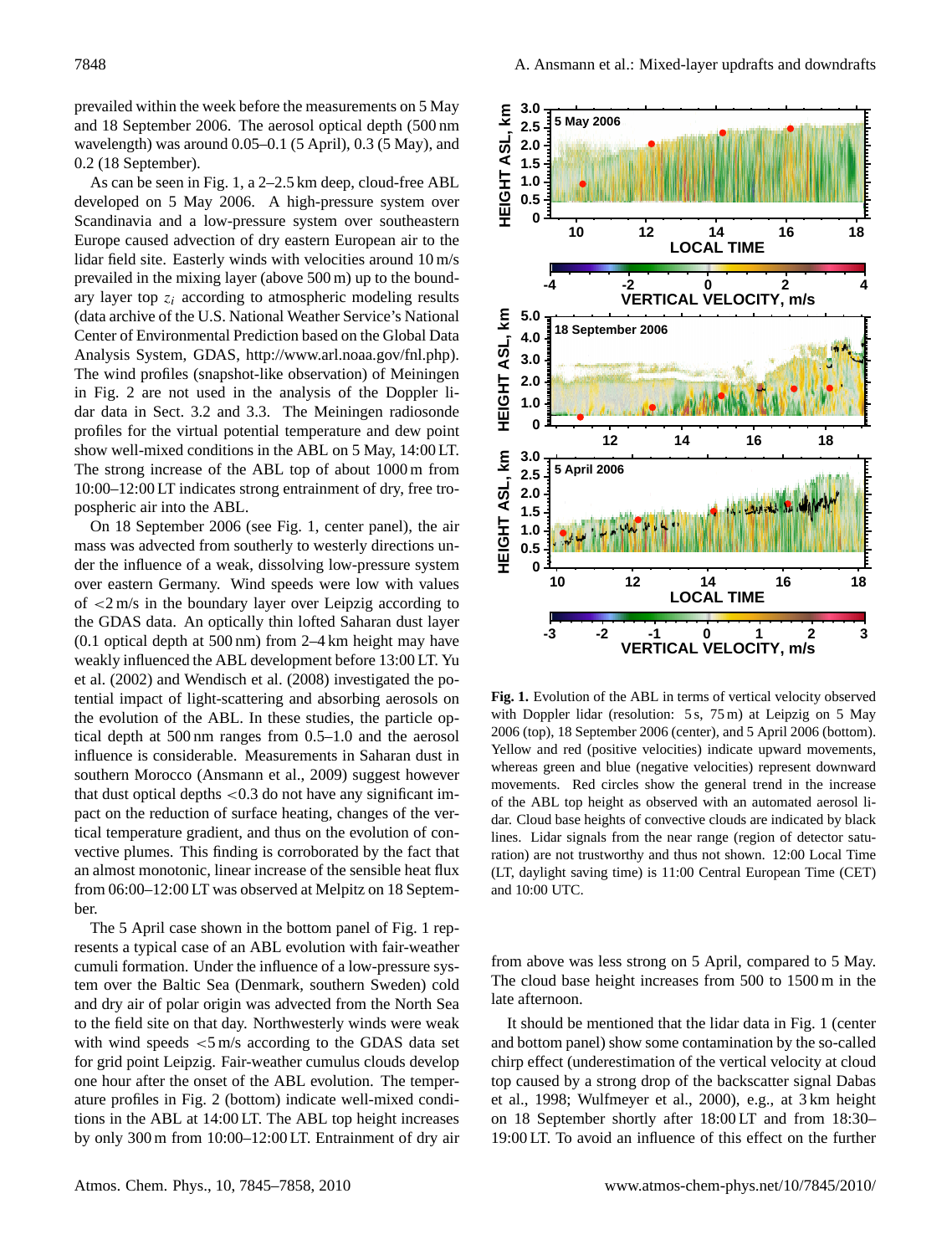

<span id="page-4-0"></span>**Fig. 2.** 12:00 UTC Meiningen (50.6◦ N, 10.4◦ E, 450 m a.s.l.) radiosonde profiles of temperature  $T$ , virtual potential temperature  $T_{VP}$ , dew point  $T_d$ , and relative humidity RH. The sondes are routinely launched by the German Meteorological Service 170 km southwest of Leipzig.

data analysis most of the results presented in Sects. 3.2 and 3.3 are given for the 500–1100 m height range (subcloud layer) only.



<span id="page-4-1"></span>**Fig. 3.** Variance, skewness, and kurtosis of vertical velocity considering measurements from 12:00–14:00 LT on 5 April and 5 May 2006, and from 14:00–16:00 LT on 18 September 2006. Error bars indicate sampling errors calculated after [Lenschow et al.](#page-12-29) [\(1994\)](#page-12-29). Instrumental noise is very low. Values for the convective scale  $w_*$ and mixing-layer top height  $z_i$  for the analyzed two-hour periods are given as numbers. The respective variance profiles after Eq. [\(6\)](#page-2-1) for these  $w_*$  and  $z_i$  values are shown as solid lines in the variance plot (left).

Figure [3](#page-4-1) presents profiles for the statistical moments (variance, skewness, and kurtosis) computed after Eqs.[\(3\)](#page-2-0)–[\(5\)](#page-2-0) for two-hour intervals during phases of strong convection. The vertical velocity variance decreases with height, i.e., with distance from the source of turbulent kinetic energy (TKE) production.  $\sigma_w^2$  is highest on 5 May, the day with the deepest ABL and the highest  $w_*$ . The uncertainty caused by signal noise is  $\langle 0.01 \text{ m}^2/\text{s}^2$  and thus negligible. Solid lines in the variance plot in Fig. [3](#page-4-1) show the variance profiles computed by using Eq. [\(6\)](#page-2-1).

Skewness is positive which indicates surface-heatingdriven convection and that, in a very idealized sense, broad regions of gentle downdraft surround smaller regions of strong updraft [\(Moeng and Rotunno,](#page-12-30) [1990;](#page-12-30) [Hogan et al.,](#page-12-18) [2009\)](#page-12-18). The skewness is significantly higher for the day with fair-weather cumuli development (5 April) than for the cloud-free day (5 May) in agreement with the discussion given by [Heus et al.](#page-12-31) [\(2009\)](#page-12-31) and [Verzijlbergh et al.](#page-12-9) [\(2009\)](#page-12-9).

A measure of the peakedness of a distribution is the normalized fourth moment or kurtosis. Positive kurtosis indicates that the distribution of vertical velocity fluctuations in the mixing layer is much more peaked than a Gaussian distribution. The highest kurtosis values are found on the day with fair-weather cumuli.

Figure [4](#page-5-0) shows histograms of vertical velocities for 645 and 1095 m height a.s.l. measured on 5 April 2006 from 09:49–16:45 LT (almost for the entire measurement period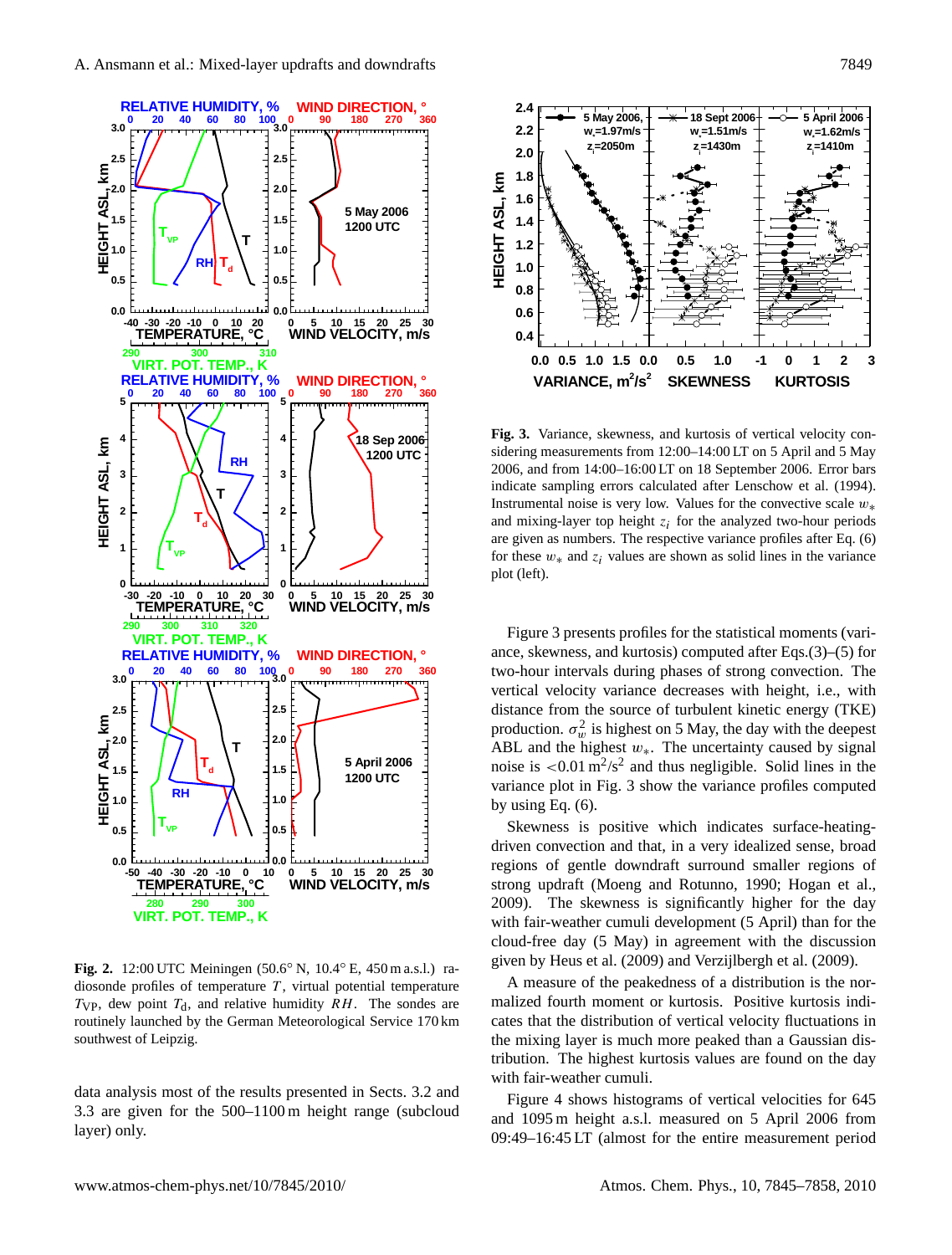

<span id="page-5-0"></span>**Fig. 4.** Frequency of occurrence of vertical velocity measured with Doppler lidar on 5 April from 09:49–16:45 LT. Distributions are presented for 645 m height a.s.l. (lower ABL) and 1095 m height a.s.l. (upper ABL before 14:00 LT).

in Fig. [1\)](#page-3-0). Measurements after 16:45 LT, when a compact almost closed stratocumulus field was present over the field site above 1620 m height, are not considered. Both distributions in Fig. [4](#page-5-0) are shifted to the left. This shift is caused by the occurrence of a large number of weak interthermal downdrafts, and a small frequency of strong thermal updrafts [\(Stull,](#page-12-25) [1988\)](#page-12-25). The skewness (positive after Eq. [\(4\)](#page-2-0) in this case) decreases with height. The velocity distribution tends to become more symmetric.

## **3.2 Updraft and downdraft statistics**

Figure [5](#page-5-1) presents an idealized and simple sketch in order to illustrate what a Doppler lidar is detecting. In the case of easterly winds, the lidar is monitoring the ABL evolution along the arrow pointing to the east in Fig. [5,](#page-5-1) and updraft and downdraft areas cross the lidar site from east to west. The arrangement and relative sizes of updraft and downdraft areas in this simplified sketch reflect qualitatively the findings presented in Fig. [6](#page-6-0) for the cumuli-topped case (5 April). As illustrated in Fig. [5](#page-5-1) updraft cross sections are smaller than downdraft areas which surround these thermals. Downdraft areas may be regarded as diffuse regions (with no clear boundaries), which may often merge, and which are sometimes interrupted by areas with velocities from 0.1 to −0.1 m/s (environmental air).

By using Eqs. [\(1\)](#page-1-0) and [\(2\)](#page-2-2) we analyzed the time series of the vertical velocity  $w$  to identify the updraft and downdraft events at different height levels from 525 m height up to the ABL top height  $z_i$ . We analyzed the time series from the beginning of convective activity to the end of the ABL life-



<span id="page-5-1"></span>**Fig. 5.** Top view on the convectively active ABL. The idealized scenario is in qualitative agreement with Figure [6.](#page-6-0) Well-defined small areas of updrafts (UD, black) are surrounded by zones with downward motion (DD, white). The DD zones partly merge (indicated by dashed lines). The thick horizontal vector, pointing to the east, illustrates what a Doppler lidar observes in case of easterly winds regarding draft frequency (5 UD, 7 DD zones), occurrence duration or horizontal extent (updraft mean extent of 7 arbitrary units, a.u., downdraft mean extent of 9 a.u.), and how much of the area is covered by updrafts (29%) and by downdraft zones (53%). The remaining area (18%) is covered by environmental air  $(-0.1 \text{ m/s} < w < 0.1 \text{ m/s}).$ 

time as well as for the convectively most active period from 12:00–17:00 LT (see Fig. [1\)](#page-3-0).

Figure [6](#page-6-0) presents the statistics of updraft and downdraft events observed on 5 April. On average, 15 updrafts and 20 downdrafts per hour are counted over the entire day. At cloud level (1095 m height a.s.l., cloud formation occurred here before 13:30 LT) the updraft occurrence frequency is significantly increased and exceeds the value of the downdraft frequency. Cloud occurrence reinforces the convective activity by about 50% as a result of latent heat release and horizontally and vertically inhomogeneous radiative heating and cooling. The downdraft occurrence frequency, in turn, is enhanced at 1320 m height a.s.l. This is probably caused by enhanced entrainment of free tropospheric air into the ABL before 13:30 LT triggered by cloud formation. After 13:30 LT, both the 1095 m and the 1320 m height levels are below cloud base.

The observed temporal occurrence frequencies correspond to a spatial occurrence frequency of around  $1.0 \text{ km}^{-1}$  or roughly 1.5 per unit length  $z_i$  when assuming a horizontal wind speed of 4.2 m/s throughout the ABL according to the GDAS data for grid point Leipzig on 5 April. 50% and 30% of the time series (09:49–16:45 LT) is covered by downward and upward motions, respectively, for almost all analyzed height levels, except for 1095 m (45% downward motion, 40% upward motion). In 15–30% of the time the observations are undefined and indicate environmental air according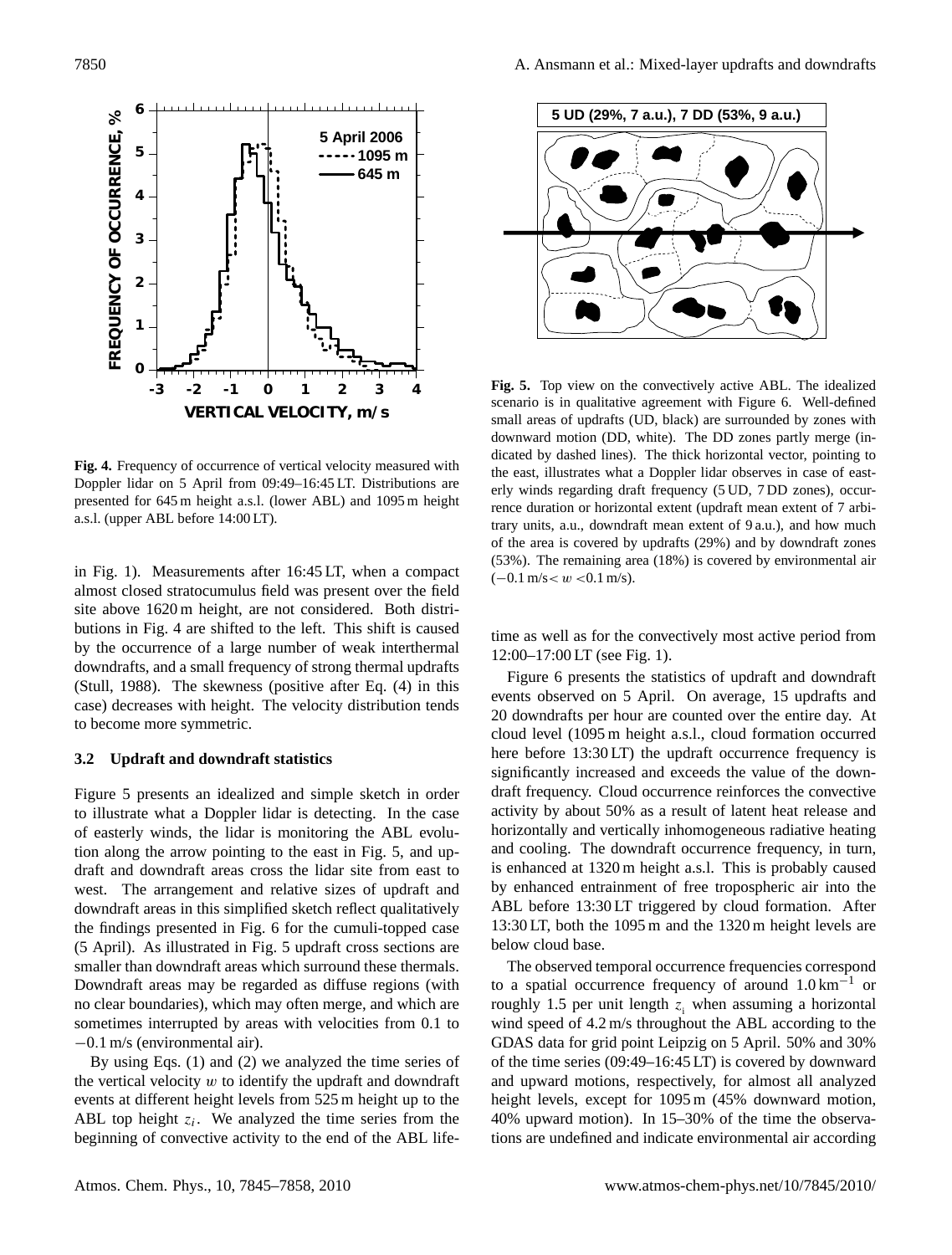

<span id="page-6-0"></span>**Fig. 6.** Mean frequency of occurrence, fractional coverage of up and downdrafts (defined by Eq. [\(1\)](#page-1-0) and Eq. [\(2\)](#page-2-2)), mean occurrence duration of the up- and downdrafts, and corresponding mean horizontal extent according to mean horizontal wind speed of 4.2 m/s. Statistics are separately shown for updrafts (black columns) and downdrafts (white columns) for heights a.s.l. of 645, 870, 1095, 1320, and 1620 m and for time periods during which vertical velocities could continuously be measured within the entire observational period from 09:49 and 16:45 LT (07:49–14:45 UTC) on 5 April 2006. The total temporal coverage with both updrafts and downdrafts is given as number (in %) for the different investigated height levels (see fractional coverage plot). About 15–30% of the time environmental air prevailed, i.e, the draft periods were <20 s and/or  $-0.1$  m/s  $< w < +0.1$  m/s.

to Eqs. [\(1\)](#page-1-0) and [\(2\)](#page-2-2), i.e, velocities are  $-0.1 \text{ m/s} < w < +$ 0.1 m/s or the period with negative or positive vertical velocity is <20 s. The mean occurrence duration of the counted updrafts is 50–70 s, which corresponds to a mean horizontal extent of 200–300 m for horizontal wind speeds around 4 m/s. Downdrafts occur, on average, for about 70–100 s which translates to 300–400 m in horizontal extent on that day.

Figures [7](#page-6-1) and [8](#page-7-0) show the updraft and downdraft characteristics for the other two cases. On 5 May 2006, strong convective motions and a textbook-like development of a cloud-free boundary layer is observed (see Fig. [1\)](#page-3-0). Updraft and downdraft occurrence frequencies are in the range of  $16-21 h^{-1}$ 



<span id="page-6-1"></span>**Fig. 7.** Same as Fig. [6,](#page-6-0) except for 5 May 2006, 09:15–18:14 LT (07:15–16:14 UTC).

and  $22-32 h^{-1}$ , respectively. On this clear day, in about 50% and only 18–27% of the time downdrafts and updrafts occur, respectively. About 20–30% of the time is covered with weak upward and downdraft motions (environmental air).

[Schumann and Moeng](#page-12-32) [\(1991\)](#page-12-32) performed simulations for a cloud-free boundary layer and horizontal wind speeds of 10 m/s (similar to the conditions on 5 May 2006). Turbulence was mainly driven by buoyancy with small contributions from shear.  $w_*$  and  $z_i$  were 2.0 m/s and 1030 m in their modelling effort, respectively. As a main result, the area fraction of updrafts was 40–45% and 50–55% for the downdrafts in the mixing layer  $(z/z_i)$  from 0.3–0.7). They counted all areas with positive and negative vertical velocity as updrafts and downdrafts, respectively. The ratio of the simulated downdraft to updraft mean diameter was 1.4–1.5 in the mixed layer from 0.3–0.7 in terms of  $z/z_i$  and thus in good agreement with our observations. This ratio mostly ranges from 1.2–1.5 in the central part of the convective ABL on 5 April and 5 May. The simulated frequency of occurrence was of the order of 1–1.5 per unit length  $z_i$  in the mixed layer  $(z/z<sub>i</sub>$  from 0.3–0.7) and thus in the same range of values as observed on 5 April and 5 May 2006.

The much larger mean horizontal extent of the drafts on 5 May (500–600 m updraft mean, 600–900 m downdraft mean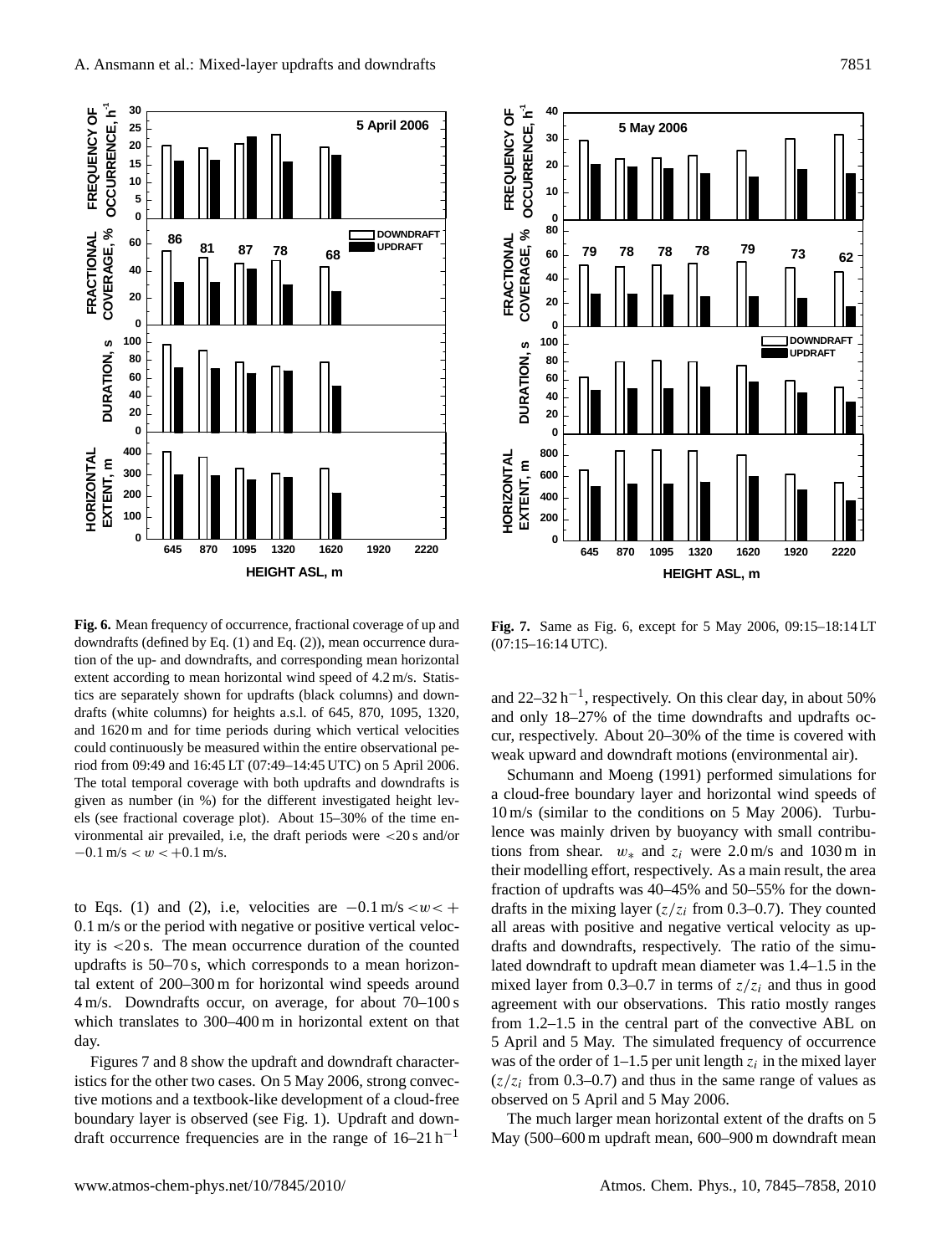

<span id="page-7-0"></span>**Fig. 8.** Same as Fig. [6,](#page-6-0) except for 18 September 2006, 1020–1905 (08:20–17:05 UTC).

extent) compared to the values for 5 April and for 18 September shown in Fig. [8](#page-7-0) is related to the fact that only currents that last for longer than 20 s are counted and thus considered in the statistics. At high horizontal wind speeds around 10.5 m/s only drafts with horizontal extents >210 m (cutoff size) are counted, whereas on 5 April (4.2 m/s) and 18 September (1.8 m/s) the cutoff size is 84 m and 36 m, respectively, and consequently the average values of the updraft and downdraft sizes are much lower on 5 April and even lower on 18 September (100–250 m).

The ratio of downdraft-to-updraft fractional coverage is much higher on the cloud-free 5 May than on the 5 April. The same roughly holds for the downdraft-to-updraft duration ratio or horizontal extent ratio. This behavior is caused by the occurrence of many long lasting updrafts below the cloud bases on 5 April. On the other hand, the downdraft characteristics remains almost unaffected by cloud formation and is thus similar on 5 April and 5 May.

On 18 September 2006, strong upward and downward motion occur before 16:30 LT. After 16:15 LT waves appear in the aerosol layer above 1600 m height a.s.l. An airmass change obviously occurs around 16:15 LT. The wave activity at higher altitudes is indicative for comparably stable conditions which may explain the rather low number of updrafts. Downdrafts are a factor of 3 more frequent around 1320 m height than updrafts in Fig. [8.](#page-7-0) The increasing number of updrafts with maximum around 1620–1920 m is related to the systematic up and downward motions associated with the wave activity above 1620 m height a.s.l. after 16:00 LT.

At this stage of data analysis, a significant difference between the moist (5 April) and dry ABL development (5 May, 18 September) is not found, except the enhanced updraft frequency at cloud levels on 5 April. In the further analysis of the observations, we consider the different horizontal wind speeds of about 2, 4, and 10 m/s at the different days. Furthermore to better compare the findings of the three days we consider only the central time period of the ABL evolution from 12:00–17:00 LT (until 16:45 LT on 5 April) and the height levels of 645, 870, and 1170 m (see Fig. [1\)](#page-3-0) which are at least on 5 April and 5 May always fully in the ABL (and mostly in the subcloud layer on 5 April). On 18 September, the ABL top reaches the 870 and 1170 m height level not before 13:15 and 13:45 LT, respectively. Therefore, we consider only the data sets for the lowest level of 645 m. The findings are summarized in Table [1.](#page-8-0)

During almost 1.5 h (30–34%) and more than 2.5 h (52– 57%) of the 5 h periods updrafts and downdrafts lasting for longer than 20 s and showing vertical velocities  $<-0.1 \text{ m/s}$ or >0.1 m/s are observed in the fully developed convective boundary layer disregarding the occurrence of fair-weather cumuli, the strength of horizontal wind speed, and ABL height  $z_i$ . The mean frequency of occurrence of significant updrafts is also remarkably equal at all three days with values of 1.2–1.7 per unit length  $z_i$  during the central time period from 12:00–17:00 LT.

To eliminate the cutoff effect (caused by the different horizontal wind speeds), we assume that on 18 September, the day with lowest horizontal wind speed of 1.8 m/s, all relevant updrafts and downdrafts are counted, and that the frequency distributions of updraft and downdraft sizes found on 18 September holds for the other two days, too. The frequency distribution of updrafts and downdrafts for all three days are presented in Fig. [9.](#page-9-0) All distributions show an exponential decrease of the relative occurrence frequency of drafts with draft size. Keeping this observed exponential decrease into consideration, 25–30% of the updrafts and downdrafts, i.e., all drafts with sizes from 36–84 m, remained undetected on 5 April. For the 5 May, we yield that 45–50% of the downdrafts (drafts with horizontal extents from 36–210 m) remained undetected. If we consider these missing drafts in the statistics, the mean horizontal extent is about 235 m (5 April) and 420 m (5 May) for the updrafts, and 300 m (5 April) and 570 m (5 May) for the downdrafts. These values (estimates for an assumed minimum draft extent of 36 m) are included in Table [1.](#page-8-0)

As shown in Figs. [10](#page-9-1) and [11,](#page-10-0) larger updrafts and downdrafts show larger vertical velocities, so that also the mean values of draft vertical velocity increase with increasing observational cutoff size. Mean vertical velocities are 0.66 m/s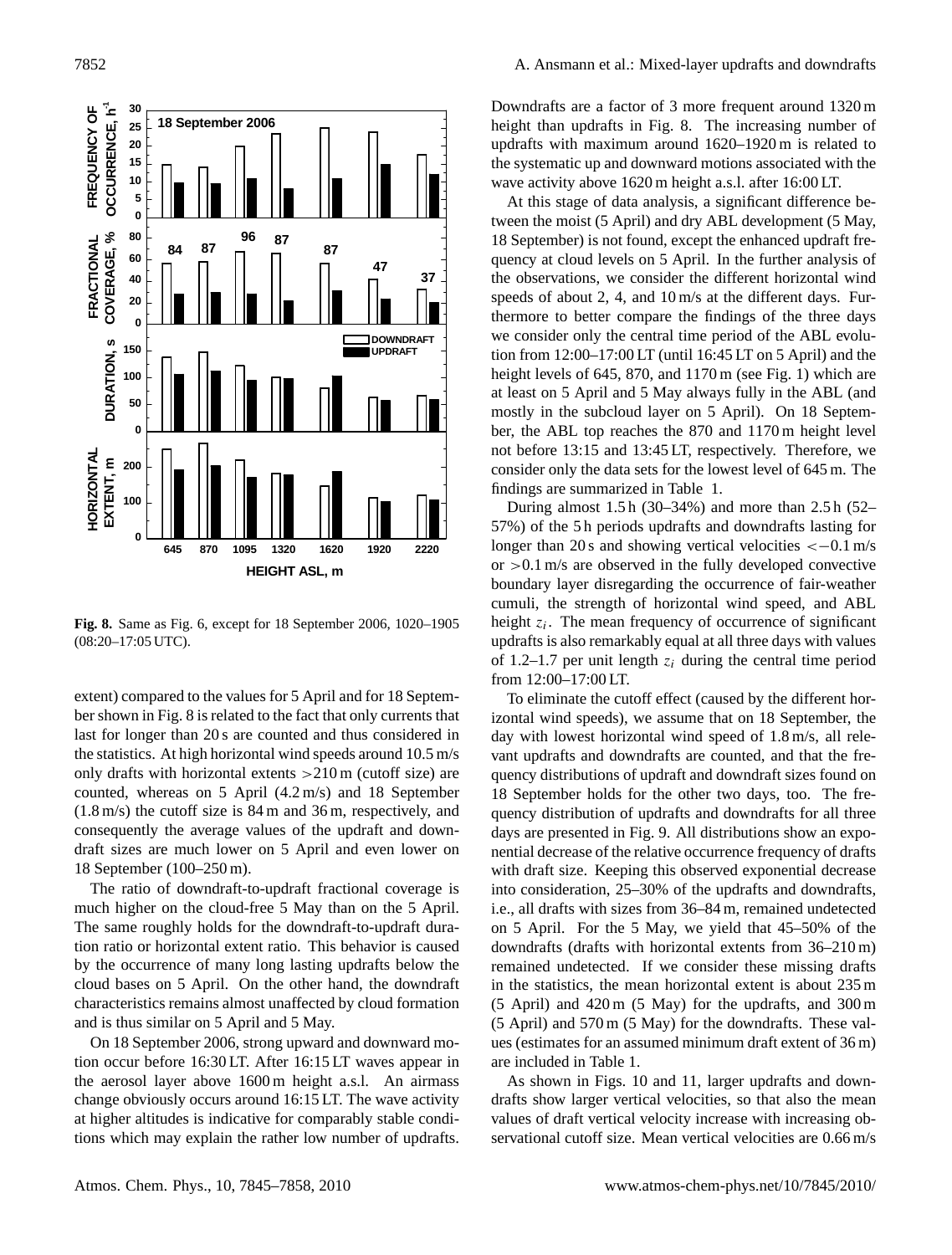<span id="page-8-0"></span>**Table 1.** Summary of updraft and downdraft properties for the three cases discussed. Mean values (and partly standard deviations) are presented for the time period from 12:00–17:00 LT on 5 May and 18 September and from 12:00–16:45 LT on 5 April, and by considering the vertical velocity times series for the height levels of 645, 870, and 1170 m on 5 April and 5 May. Occurrence parameters for the 18 September are computed from the data sampled at the 645 m height level only. The integrated occurrence time (fractional coverage in percent) is related to the total 4.75 h and 5 h observation periods, occurrence rate is calculated from the number of detected drafts during the total period of 4.75–5 h. Mean horizontal extent is simply obtained by the mean draft occurrence period (in seconds) multiplied by the estimated wind speed given in the table. Minimum horizontal size (cutoff size) of counted drafts is indicated in the table (84 m, 210 m, 36 m). Estimates of draft mean size and velocity for a cutoff size of 36 m are given in addition.

|                                                     | 5 April 2006               | 5 May 2006                 | 18 September 2006          |
|-----------------------------------------------------|----------------------------|----------------------------|----------------------------|
| Clouds                                              | Fair-weather cumuli        | Cloud-free                 | Few cumuli                 |
| Wind speed $(z=0.5-1 \text{ km}, \text{ estimate})$ | $4.2 \,\mathrm{m/s}$       | $10.5 \,\mathrm{m/s}$      | $1.8 \text{ m/s}$          |
| ABL height $z_i$ (above ground)                     | 1.45 km                    | $2.3 \mathrm{km}$          | $1.3 \mathrm{km}$          |
| Convective velocity scale $w_*$                     | $1.5 \text{ m/s}$          | $1.75 \,\mathrm{m/s}$      | $1.3 \text{ m/s}$          |
| Updrafts (cutoff size)                              | 84 m                       | 210m                       | 36 <sub>m</sub>            |
| Occurrence (fractional coverage)                    | 34%                        | 31%                        | 30%                        |
| Occurrence rate                                     | $0.30 \,\mathrm{min}^{-1}$ | $0.32 \,\mathrm{min}^{-1}$ | $0.14 \,\mathrm{min}^{-1}$ |
| Spatial occurrence                                  | $1.2 \,\mathrm{km}^{-1}$   | $0.5 \,\mathrm{km}^{-1}$   | $1.3 \text{ km}^{-1}$      |
| Spatial occurrence                                  | $1.7z_i^{-1}$              | $1.2 z_i^{-1}$             | $1.7 z_i^{-1}$             |
| Mean horizontal extent $d_{\text{up}}$              | $289 \pm 314 \text{ m}$    | $622 \pm 725$ m            | $203 + 278$ m              |
| Mean vertical velocity $w_{\text{up}}$              | $0.76 \pm 0.59$ m/s        | $0.91 \pm 0.71$ m/s        | $0.55 \pm 0.51$ m/s        |
| $d_{\text{up}}$ (cutoff size = 36 m)                | $235 \,\mathrm{m}$         | 417 m                      | $203 \text{ m}$            |
| $d_{\text{up}}$ (cutoff size = 36 m)                | $0.16 z_i$                 | $0.18 z_i$                 | $0.16 z_i$                 |
| $w_{\text{up}}$ (cutoff size = 36 m)                | $0.66 \,\mathrm{m/s}$      | $0.71 \,\mathrm{m/s}$      | $0.55 \,\mathrm{m/s}$      |
| $w_{\text{up}}$ (cutoff size = 36 m)                | $0.44 w_*$                 | 0.41 $w_*$                 | $0.42 w_*$                 |
| Downdrafts (cutoff size)                            | 84 <sub>m</sub>            | 210m                       | 36 <sub>m</sub>            |
| Occurrence (fractional coverage)                    | 53%                        | 54%                        | 57%                        |
| Occurrence rate                                     | $0.35$ min <sup>-1</sup>   | $0.40 \,\mathrm{min}^{-1}$ | $0.23 \text{ min}^{-1}$    |
| Mean horizontal extent $d_{\rm do}$                 | $374 \pm 329$ m            | 848±890 m                  | $295 \pm 492 \text{ m}$    |
| Mean vertical velocity $w_{\text{do}}$              | $-0.65 \pm 0.49$ m/s       | $-0.89 \pm 0.72$ m/s       | $-0.43\pm0.35$ m/s         |
| $d_{\text{do}}$ (cutoff size = 36 m)                | 304 m                      | 569 m                      | $295 \,\mathrm{m}$         |
| $w_{\text{do}}$ (cutoff size = 36 m)                | $-0.58 \,\mathrm{m/s}$     | $-0.71 \text{ m/s}$        | $-0.43$ m/s                |

and −0.58 m/s (5 April) and 0.71 m/s and −0.71 m/s (5 May) for updrafts and downdrafts, respectively, when the missing updrafts and downdrafts with sizes down to 36 m are taken into account. If we finally express the corrected values as functions of the boundary-layer height  $z_i$  and the convective velocity scale  $w_*$  given in the table, we end up with values of  $0.16 z_i - 0.18 z_i$  for mean updraft size for all three days, and for the mean updraft velocity with values of  $0.4 w_*$ –0.45  $w_*$ for all three days disregarding the occurrence of cumulus clouds. A significant difference of the ABL characteristics on 5 May and 18 September and in the subcloud layer on 5 April is thus not observed.

The values in Table [1](#page-8-0) are in good agreement with observations of [Lenschow and Stephens](#page-12-1) [\(1980\)](#page-12-1). They used humidity fluctuations (exceeding a certain threshold value for horizontal extents  $\geq$ 25 m) over an oceanic site to identify updrafts and downdrafts and found values from  $0.08z_i-0.15z_i$  for the updraft mean size in the height range from  $z/z_i = 0.2$  to 0.8. They obtained values of  $0.4\pm0.1w_*$  as a mean vertical velocity in updrafts.

[Young](#page-13-1) [\(1988b\)](#page-13-1) analyzed low-pass filtered vertical velocity time series measured during 58 flight legs, each approximately 35 km long and evenly distributed from height level  $0.1z_i$  to  $1.3z_i$ , and counted any event larger than 40 m in size showing positive vertical velocity as updraft, and the residual data segments (periods) as downdrafts. The observations were performed in the framework of the September 1978 Phoenix Convective Boundary Layer Experiment at the Boulder Atmospheric Observatory. The arithmetic mean updraft width for the individual flight legs ranged from  $0.15z_i$ to  $0.35z_i$ . The arithmetic mean value of the updraft mean vertical velocity was  $0.3w_*-0.7w_*$  for the range  $z/z_i$  from 0.3–0.7. For downdrafts the respective vertical velocities accumulated between  $-0.3w_*$  and  $-0.6w_*$ .

#### **3.3 Draft mean velocity versus draft size**

To further investigate potential differences between cloudfree and cloud-topped mixing layers, the dependence of the draft vertical velocity on the size of the updrafts and downdrafts is illuminated. The potential impact of fair-weather cumuli on this relationship is presented in Figs. [10](#page-9-1) and [11.](#page-10-0)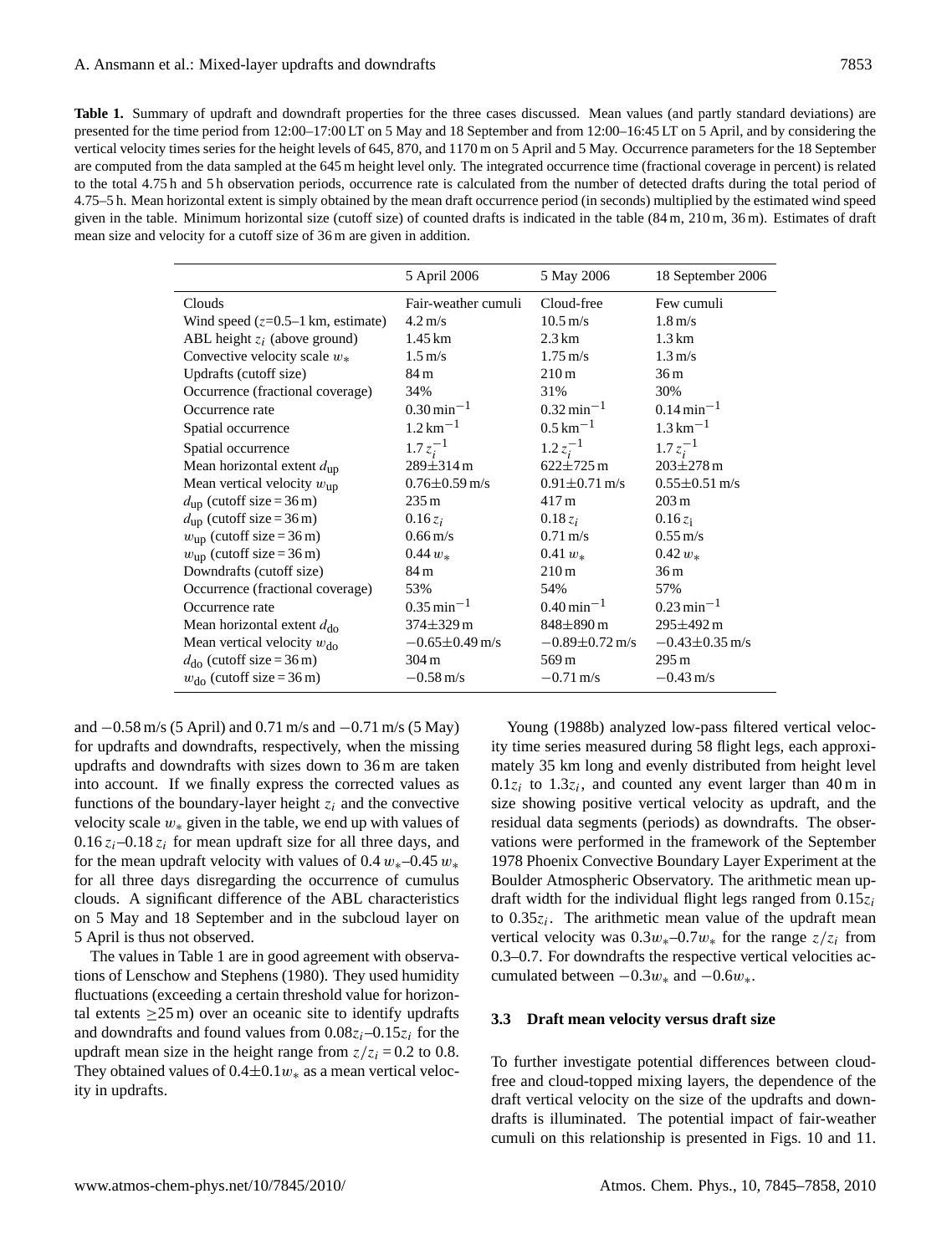

<span id="page-9-0"></span>**Fig. 9.** Frequency of occurrence of updraft (black) and downdraft (white) horizontal extents (observed occurrence duration  $> 20 \text{ s}$ times horizontal wind speed) for 10 s occurrence duration intervals (20–30 s, 30–40 s, etc.). The statistical results consider all updraft and downdraft events observed at the 645, 870, and 1170 m height levels on 5 April, 12:00–16:45 LT, and on 5 May and 18 September, 12:00–17:00 LT. Curves (exponential functions) are fitted to the observed updrafts and downdrafts. Fit parameters are given in Table [2.](#page-9-2)

<span id="page-9-2"></span>**Table 2.** Fit parameters  $(\pm$  standard deviation) describing the ex-ponential curves in Fig. [9.](#page-9-0) The function is  $N_d = A \exp(-d/B)$  with the number of updrafts or downdrafts  $N_d$  and horizontal extent d.

|                               | А                | В                  |
|-------------------------------|------------------|--------------------|
| Updrafts, downdrafts, 5 May   | $61.24 \pm 4.54$ | $318.42 \pm 17.43$ |
| Updrafts, downdrafts, 18 Sep. | $28.04 \pm 2.36$ | $78.15 \pm 6.08$   |
| Updrafts, downdrafts, 5 April | $38.34 \pm 1.93$ | $164.14 \pm 7.29$  |

The mean velocity shown in the figures describe the mean value of all updraft and downdraft vertical velocities found for a given size class (horizontal extent interval). The individual values of updraft or downdraft vertical velocity in this averaging are mean values averaged over the horizontal cross section of the drafts.



<span id="page-9-1"></span>**Fig. 10.** Updraft mean (top) and downdraft mean vertical velocity (bottom) as a function of draft horizontal extent (temporal length of the observed updraft and downdraft periods times horizontal wind speed). Average values (symbols) and standard deviations (vertical bars) are presented for eight occurrence duration intervals (20– 30 s, 30–40 s, 40–50 s, 50–60 s, 60–70 s, 70–100 s, 100–150 s, and 150–250 s). For each of the four scenarios (5 April and 5 May, updrafts and downdrafts) 30–90 events were available for intervals from 20–30 s and 40–50 s, and 20–50 events for the larger occurrence time intervals. The statistical results consider all updraft and downdraft events observed at the 645, 870, and 1170 m height levels on 5 April, 12:00–16:45 LT and on 5 May, 12:00–17:00 LT.

We concentrate on the almost textbook-like convective days (5 April, 5 May). All updraft and downdraft events measured at the height levels of 645, 870 and 1170 m during the 12:00–16:45 LT (5 April) and 12:00–17:00 LT time period (5 May) are considered in Fig. [10.](#page-9-1) Now a clear tendency is observed. On average, the updraft mean velocity increases from about 0.5 m/s for small drafts (small with respect to their horizontal extent) to 1.5 m/s for large thermals with horizontal extents of 600–1000 m (150–250 s duration interval in Fig. [10\)](#page-9-1). The mean updraft velocities are at all larger for the different size classes on 5 April. The velocityversus-size characteristics for downdrafts is very similar on the two days. Maximum downdraft velocities accumulate from 0.8–1.2 m/s for large drafts on both days.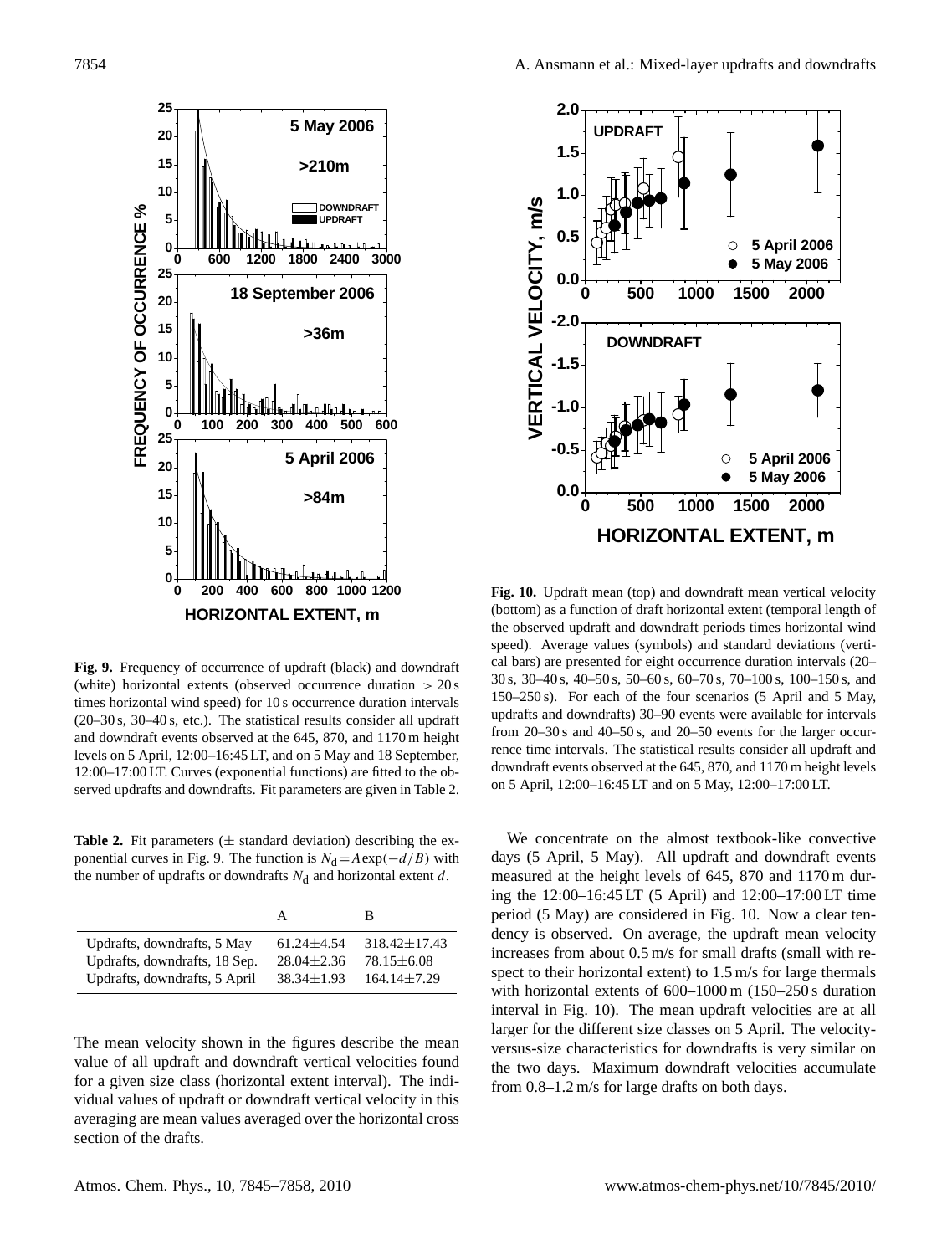

<span id="page-10-0"></span>**Fig. 11.** Updraft and (negative) downdraft vertival velocity  $w_{\text{up}}$  and  $-w_{\text{do}}$  normalized to the convection velocity scale  $w_*$  versus draft width normalized to the ABL top height  $z_i$ . Curves (polynomial functions) are fitted to the observed data. Fit parameters are given in Table [3.](#page-10-1)

<span id="page-10-1"></span>**Table 3.** Fit parameters  $(\pm$  standard deviation) describing the line curves in Fig. [11.](#page-10-0) The function is  $w_D/w_* = A + B1(d/z_i) +$  $B2(d/z_i)^2$  with  $w_D = w_{\text{up}}$  or  $w_D = -w_{\text{do}}$ .

|                                                                                | А                                                                            | B1                                                                     | B2.                                                                      |
|--------------------------------------------------------------------------------|------------------------------------------------------------------------------|------------------------------------------------------------------------|--------------------------------------------------------------------------|
| Updrafts, 5 April<br>Updrafts, 5 May<br>Downdraft, 5 April<br>Downdraft, 5 May | $0.30 \pm 0.053$<br>$0.30 \pm 0.041$<br>$0.20 \pm 0.028$<br>$0.29 \pm 0.024$ | $1.27 \pm 0.28$<br>$1.02 + 0.22$<br>$1.49 \pm 0.15$<br>$0.94 \pm 0.13$ | $-0.43 \pm 0.31$<br>$-0.45 \pm 0.24$<br>$-1.31\pm0.16$<br>$-0.54\pm0.14$ |
|                                                                                |                                                                              |                                                                        |                                                                          |

In Fig. [11,](#page-10-0) the influence of the boundary-layer depth  $z_i$ on the relationship between velocity and size is removed by dividing the draft width  $d$  by  $z_i$ .  $d$  and  $z_i$  were measured simultaneously with Doppler lidar and small aerosol lidar, respectively. Furthermore the velocities are normalized by using the convective velocity scale  $w_*$ . The time series of  $w_*$ obtained from 1-h and 2-h  $\sigma_w^2(z)$  profiles as shown in Fig. [3](#page-4-1) did not show any trend over the day so that we simply used  $w_*$  from Table [1](#page-8-0) for this normalization.

The dependence of the normalized downdraft mean velocity on  $d/z_i$  is almost the same on 5 April and 5 May for normalized downdraft sizes  $< 0.6$ , but then decreases with draft size on the day with cloud development (5 April). The curves describing the dependence of the updraft mean vertical velocity on draft size show a steeper slope than the respective downdraft curves. The strongest velocity increase with increasing updraft extent is found on 5 April. The mean values are at all larger on 5 April than on 5 May. The vertical velocity is, on average, about 20% stronger in the large thermals on the day with cloud formation.



<span id="page-10-2"></span>**Fig. 12.** Updrafts below cumulus clouds observed on 5 April 2006, in the early stage of the ABL evolution (top, 11:30–13:00 LT) and close to its end (bottom, 14:30–16:00 LT). Cloud base heights are indicated by black lines. The horizontal extent of the strong updrafts around 11:45, 12:22, and 12:53 LT is 800–1000 m, and the updraft mean velocity ranges from 1.6–2.4 m/s. Peak velocity values in the updrafts frequently exceed 3 m/s, sometimes 4 m/s. In the afternoon less coherent updraft structures are observed below the clouds.

Figure [12](#page-10-2) corroborates the hypothesis that there is a link between the development of stronger updrafts showing high velocities and the formation of fair-weather cumuli. Two periods already shown in Fig. [1](#page-3-0) are presented. Vigorous updrafts with occurrence lengths of 180–220 s, which corresponds to horizontal extents of 800–1000 m, and thermal mean velocities of up to 1.5–3 m/s are visible below the clouds. In the cores of these updrafts vertical winds are sometimes about a factor of two higher than the plume mean vertical velocity. These clouds already develop during the morning hours when the boundary-layer height is about 1100 m. In the afternoon, cloud base height is 500 m higher (around 1400 m height a.s.l.) and the boundary-layer height is close to 1700–1800 m. The updrafts below the cloud base are still pronounced (occurrence duration frequently >100s) but less intense (updraft mean velocities of 1–2 m/s).

Figure [12](#page-10-2) is consistent with the conceptual models and respective parameterizations developed during the last 10 years to describe the vertical exchange in the moist, cumulustopped ABL [\(Jakob and Siebesma,](#page-12-7) [2003;](#page-12-7) [Soares et al.,](#page-12-8) [2004;](#page-12-8) [Angevine,](#page-11-2) [2005\)](#page-11-2). The models distinguish between a subcloud layer and a cloud layer. The basic idea of these models is that only the most energetic updrafts form clouds, and that all of the transport through the cloud base is then provided by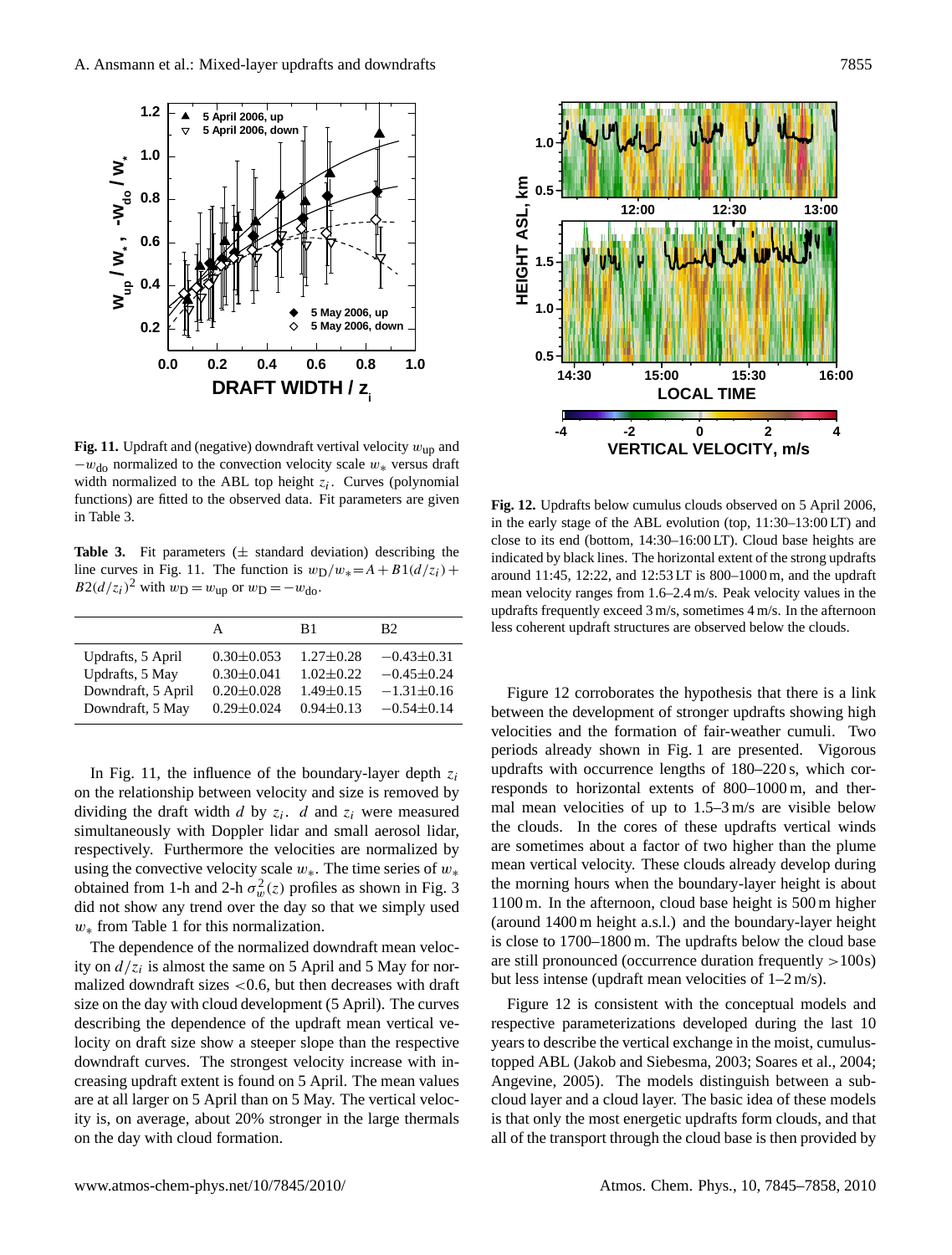these strong updrafts. In the scheme of [Jakob and Siebesma](#page-12-7) [\(2003\)](#page-12-7), the updraft vertical velocity plays a key role in the identification of the updrafts that are able to form clouds. Only updrafts with the highest positive vertical velocities form clouds in their approach. Some of the developed models were able to reproduce the cumulus onset time as observed, e.g., by [Wilde et al.](#page-12-33) [\(1985\)](#page-12-33), suggesting a direct connection between the cumulus onset and the first strong and large thermals that reach the condensation level.

Finally it is worthwhile to mention that [Kollias et al.](#page-12-5) [\(2001\)](#page-12-5) analyzed radar observations of the updraft and downdraft behavior in fair-weather cumuli and stated that even small cumuli with horizontal extents of the order of 1000 m (as the smaller ones in Fig. [12\)](#page-10-2) should be considered as convective complexes rather than simple growing elements that later decay into passive clouds. The two cumuli studied by [Kollias et al.](#page-12-5) [\(2001\)](#page-12-5) consisted of an updraft core of 400 m width surrounded by narrow downdrafts (100 m width). In these clouds with a vertical depth of about 700 m updraft velocities of about 5.5 m/s were observed. The updraft core structure suggested that the cumulus clouds were composed of successive bubbles that emerge from the subcloud layer. Figure [12](#page-10-2) (afternoon period) is in accordance with this explanation. The interaction of the turbulent mixing processes in ABL and the evolution of convective clouds in the upper part of the ABL are closely coupled. Large thermals initiate the development of cumuli and, in the subsequent step, the freshly formed clouds reinforce the thermals (chimney effect) and may combine smaller updrafts to larger ones, which in turn is of advantage to stimulate deeper convection of the developing cloud towers.

#### **4 Conclusions**

In summary, a first comprehensive Doppler lidar study on the updraft and downdraft characteristics in the boundary layer has been presented. As a new aspect, we contrasted the evolution of the ABL at cloud-free and cloudy conditions. The high-quality data sets of vertical-wind observations enabled us to analyze the relationship between the horizontal extent of the updraft and downdrafts and their mean vertical velocity.

Three cases of the diurnal evolution of the atmospheric boundary layer over the flat rural/urban Leipzig area, Germany, were studied. The counted updraft events covered 30–34%, the downdrafts 53–57% of the velocity time series during the main convective periods around noon and the early afternoon. During the day with fair-weather cumuli, the frequency of occurrence of downdrafts and updrafts was enhanced by a factor of about 1.5 at height levels close to cloud base. The mean horizontal extent of the updrafts ranged from 200–420 m or from  $0.16 z_i$ –0.18 $z_i$  when all coherent features with horizontal extents of >36 m were considered in the statistics. Downdrafts were found to be, on average, a

factor of 1.3–1.5 larger than updrafts regarding the horizontal extent. The average value of the updraft vertical velocities ranged from 0.5–0.7 m/s or 0.4  $w_*$ –0.45  $w_*$  at all three stations at all three days disregarding the occurrence of clouds. All these values agree well with the literature and indicated the high quality of our Doppler lidar observations.

The relationship between the horizontal extent of the updrafts and downdrafts and their mean vertical velocity was highlighted. This analysis revealed a pronounced increase of the average vertical velocity of the updrafts from values around 0.4–0.5 m/s for small thermals (100–200 m,  $d/z_i$  of 0.1–0.15) to about 1.5 m/s for large thermals (>600 m,  $d/z_i$ from 0.6–0.8) in the case with fair-weather cumuli.

As an outlook, more contrasting (cloudy versus cloudfree) studies are necessary to corroborate our findings and to support atmospheric modeling. Especially more cases with cumulus congestus, i.e., clouds which are able to deeply penetrate into the free troposphere, must be monitored and analyzed. Meanwhile, several campaigns have been conducted with our Doppler lidar. Besides the half-year AVEC 2006 campaign, we performed intensive field observations in the tropics (Cape Verde in 2008) and in southwestern Germany in orographically complex terrain in the summer of 2007. Future Doppler and aerosol/cloud/polarization lidar studies at Leipzig will focus on fair-weather cloud-topped boundary layers, aerosol-cloud interactions, and the role of turbulence in this context.

*Acknowledgements.* We thank the reviewers for their fruitful comments. We thank Gerald Spindler and Achim Grüner, Leibniz Institute for Tropospheric Research, for providing the meteorological observations at the Melpitz field site.

Edited by: B. Stevens

#### **References**

- <span id="page-11-2"></span>Angevine, W. M.: An integrated turbulence scheme for boundary layers with shallow cumulus applied to pollutant transports, J. Appl. Meteorol., 44, 1436–1452, 2005.
- <span id="page-11-0"></span>Ansmann, A., Tesche, M., Knippertz, P., Bierwirth, E., Althausen, D., Müller, D., and Schulz, O.: Vertical profiling of convective dust plumes in southern Morocco during SAMUM, Tellus B, 61, 340–353, 2009.
- <span id="page-11-4"></span>Baars, H., Ansmann, A., Engelmann, R., and Althausen, D.: Continuous monitoring of the boundary-layer top with lidar, Atmos. Chem. Phys., 8, 7281-7296, doi:10.5194/acp-8-7281-2008, 2008.
- <span id="page-11-3"></span>Bösenberg, J. and Linné, H.: Laser remote sensing of the planetary boundary layer, Meteorol. Z., 11, 233–240, 2002.
- <span id="page-11-1"></span>Cotton, W. R., Alexander, G. D., Hertenstein, R., Walko, R. L., McAnelly, R. L., and Nicholls, M.: Cloud venting – a review and some new global annual estimates, Earth-Sci. Rev., 39, 169–206, 1995.
- <span id="page-11-5"></span>Dabas, A. M., Dobrinski, P., and Flamant, P. H.: Chirp-induced bias in velocity measurements by a coherent Doppler  $CO<sub>2</sub>$  lidar, J. Atmos. Ocean. Tech., 15, 407–415, 1998.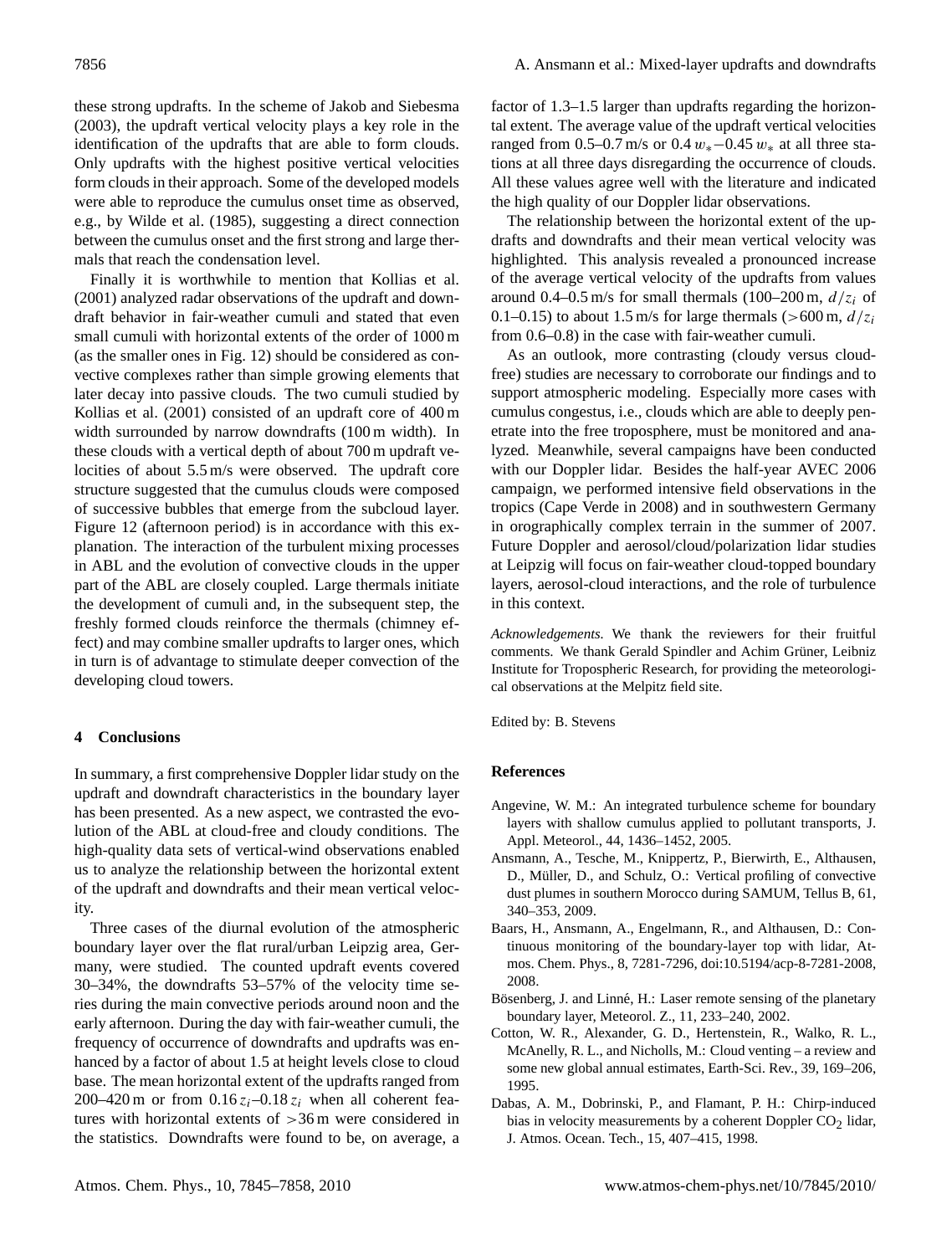- <span id="page-12-14"></span>Drobinski, P., Carlotti, P., Newsom, R. K., Banta, R. M., Foster, R. C., and Redelsperger, J.-L.: The structure of the near-neutral atmospheric surface layer, J. Atmos. Sci., 61, 699–714, 2004.
- <span id="page-12-11"></span>Durand, P., Thoumieux, F., and Lambert, D.: Turbulent lengthscales in the marine atmospheric mixed layer, Q. J. Roy. Meteorol. Soc., 126, 1889–1912, 2000.
- <span id="page-12-19"></span>Engelmann, R.: Aerosol vertical exchange in the convective planetary boundary layer, Dissertation, University of Leipzig, Germany, 2009.
- <span id="page-12-17"></span>Engelmann, R., Wandinger, U., Ansmann, A., Müller, D., Zeromskis, E., Althausen, D., and Wehner, B.: Lidar observations of the vertical aerosol flux in the planetary boundary layer, J. Atmos. Ocean. Tech., 25, 1296–1306, 2008.
- <span id="page-12-21"></span>Frehlich, R.: Estimation of velocity error for Doppler lidar measurements, J. Atmos. Ocean. Tech., 18, 1628–1639, 2001.
- <span id="page-12-22"></span>Fruntke, J.: Charakterisierung der Grenzschicht anhand von Vertikalwindmessungen mit einem Doppler-Lidar, (Characterization of the boundary layer by means of vertical wind measurements with Doppler lidar), Diploma thesis, University of Leipzig, Germany, 2009.
- <span id="page-12-16"></span>Gibert, F., Cuesta, J., Yano, J.-I., Arnault, N., and Flamant, P. H.: On the correlation between convective plume updrafts and downdrafts, lidar reflectivity and depolarization ratio, Bound.-Lay. Meteorol., 125, 553–573, 2007.
- <span id="page-12-10"></span>Godowitch, J. M.: Characteristics of vertical turbulent velocities in the urban convective boundary layer, Bound.-Lay. Meteorol., 35, 387–407, 1986.
- <span id="page-12-2"></span>Greenhut, G. K. and Khalsa, S. J. S.: Updraft and downdraft events in the atmospheric boundary layer over the equatorial Pacific Ocean, J. Atmos. Sci., 39, 1803–1817, 1982.
- <span id="page-12-3"></span>Greenhut, G. K. and Khalsa, S. J. S.: Convective elements in the marine atmospheric boundary layer. Part I: conditional sampling studies, J. Clim. Appl. Meteorol., 26, 813–822, 1987.
- <span id="page-12-13"></span>Grund, C. J., Banta, R. M., George, J. L., Howell, J. N., Post, M. J., Richter, R. A., and Weickmann, A. M.: High-resolution Doppler lidar for boundary layer and cloud research, J. Atmos. Ocean. Tech., 18, 376–393, 2001.
- <span id="page-12-31"></span>Heus, T., Pols, C. F. J., Jonker, H. J. J., van den Acker, H. E. A., and Lenschow, D. H.: Observational validation of the compensating mass flux through the shell around cumulus clouds, Q. J. Roy. Meteorol. Soc., 135, 101–112, 2009.
- <span id="page-12-18"></span>Hogan, R. J., Grant, A. L. M., Illingworth, A. J., Pearson, G. N., and O'Connor, E. J.: Vertical velocity variance and skewness in clear and cloud-topped boundary layers as revealed by Doppler lidar, Q. J. Roy. Meteorol. Soc., 135, 635–643, 2009.
- <span id="page-12-7"></span>Jakob, C. and Siebesma, A. P.: A new subcloud model for mass-flux convection schemes: Influence on triggering, updraft properties, and model climate, Mon. Weather Rev., 131, 2765–2778, 2003.
- <span id="page-12-4"></span>Khalsa, S. J. S. and Greenhut, G. K.: Conditional sampling of updrafts and downdrafts in the marine atmospheric boundary layer, J. Atmos. Sci., 42, 2550–2562, 1985.
- <span id="page-12-5"></span>Kollias, P., Albrecht, B. A., Lhermitte, R., and Savtchenko, A.: Radar observations of updrafts, downdrafts, and turbulence in fair-weather cumuli, J. Atmos. Sci., 58, 1750–1766, 2001.
- <span id="page-12-0"></span>Lenschow, D. H.: Airplane boundary layer structure, J. Appl. Meteorol., 9, 874–884, 1970.
- <span id="page-12-1"></span>Lenschow, D. H. and Stephens, P. L.: The role of thermals in the convective boundary layer, Bound.-Lay. Meteorol., 19, 509–532, 1980.
- <span id="page-12-26"></span>Lenschow, D. H. and Stephens, P. L.: Mean vertical velocity and turbulence intensity inside and outside thermals, Atmos. Environ., 16, 61–64, 1982.
- <span id="page-12-29"></span>Lenschow, D. H., Mann, J., and Kristensen, L.: How long is long enough when measuring fluxes and other turbulence statistics?, J. Atmos. Ocean. Tech., 11, 661–673, 1994.
- <span id="page-12-15"></span>Lothon, M., Lenschow, D. H., and Mayor, S. D.: Coherence and scale of vertical velocity in the convective boundary layer from Doppler lidar, Bound.-Lay. Meteorol., 35, 387–407, 2006.
- <span id="page-12-30"></span>Moeng, C.-H. and Rotunno, R.: Vertical-velocity skewness in the buoyancy-driven boundary layer, J. Atmos. Sci., 47, 1149–1162, 1990.
- <span id="page-12-23"></span>Patton, E. G., Sullivan, P. P., and Moeng, C.-H.: The influence of idealized heterogeneity on wet and dry planetary boundary layers coupled to the land surface, J. Atmos. Sci., 62, 2078–2097, 2005.
- <span id="page-12-12"></span>Said, F., Canut, G., Durand, P., Lohou, F., and Lothon, M.: Seasonal evolution of boundary-layer turbulence measured by aircraft during the AMMA 2006 Special Observation Period, Q. J. Roy. Meteorol. Soc., 135, 595–617, 2009.
- <span id="page-12-32"></span>Schumann, U. and Moeng, C.-H.: Plume fluxes in clear and cloudy convective boundary layers, J. Atmos. Sci., 48, 1746–1757, 1991.
- <span id="page-12-20"></span>Seifert, P., Engelmann, R., Ansmann, A., Wandinger, U., Mattis, I., Althausen, D., and Fruntke, J.: Characterization of specular reflections in mixed-phase and ice clouds based on scanning, polarization, and Raman lidar, in: Reviewed and revised papers presented at the 24th International Laser Radar Conference, 23–28 June 2008, Boulder, Colorado, USA, edited by: Hardesty, M. and Mayor, S., 571–574, NOAA, Boulder, CO, USA, ISBN 978- 0-615-21489-4, 2008.
- <span id="page-12-8"></span>Soares, P. M. M., Miranda, P. M. A., Siebesma, A. P., and Teixeira, J.: An eddy-diffusivity/mass-flux parametrization for dry and shallow cumulus convection, Q. J. Roy. Meteorol. Soc., 130, 3365–3383, 2004.
- <span id="page-12-27"></span>Spindler, G., Teichmann, U., and Sutton, M. A.: Ammonia dry deposition over grassland – micrometeorological flux-gradient measurements and bi-directional flux calculations using an inferential model, Q. J. Roy. Meteorol. Soc., 127, 795–814, 2001.
- <span id="page-12-25"></span>Stull, R. B.: An Introduction to Boundary Layer Meteorology, Kluwer Academic Publishers, Dordrecht, The Netherlands, 666 pp., 1988.
- <span id="page-12-24"></span>van Heerwaarden, C. C. and Vila-Guerau de Arellano, J.: Relative ` humidity as an indicator for cloud formation over heterogeneous land surfaces, J. Atmos. Sci., 65, 3263–3277, 2008.
- <span id="page-12-9"></span>Verzijlbergh, R. A., Jonker, H. J. J., Heus, T., and Vilà-Guerau de Arellano, J.: Turbulent dispersion in cloud-topped boundary layers, Atmos. Chem. Phys., 9, 1289–1302, doi:10.5194/acp-9- 1289-2009, 2009.
- <span id="page-12-6"></span>Vila-Guerau de Arellano, J., Kim, S.-W., Barth, M. C., and Pat- ` ton, E. G.: Transport and chemical transformations influenced by shallow cumulus over land, Atmos. Chem. Phys., 5, 3219–3231, doi:10.5194/acp-5-3219-2005, 2005.
- <span id="page-12-28"></span>Wendisch, M., Hellmuth, O., Ansmann, A., Heintzenberg, J., Engelmann, R., Althausen, D., Eichler, H., Müller, D., Hu, M., Zhang, Y., and Mao, J.: Radiative and dynamic effects of absorbing aerosol particles over the Pearl River Delta, China, Atmos. Environ., 42, 6405–6416, 2008.
- <span id="page-12-33"></span>Wilde, N. P., Stull, R. B., and Eloranta, E. W.: The LCL zone and cumulus onset, J. Climate Appl. Meteorology, 24, 640–657,